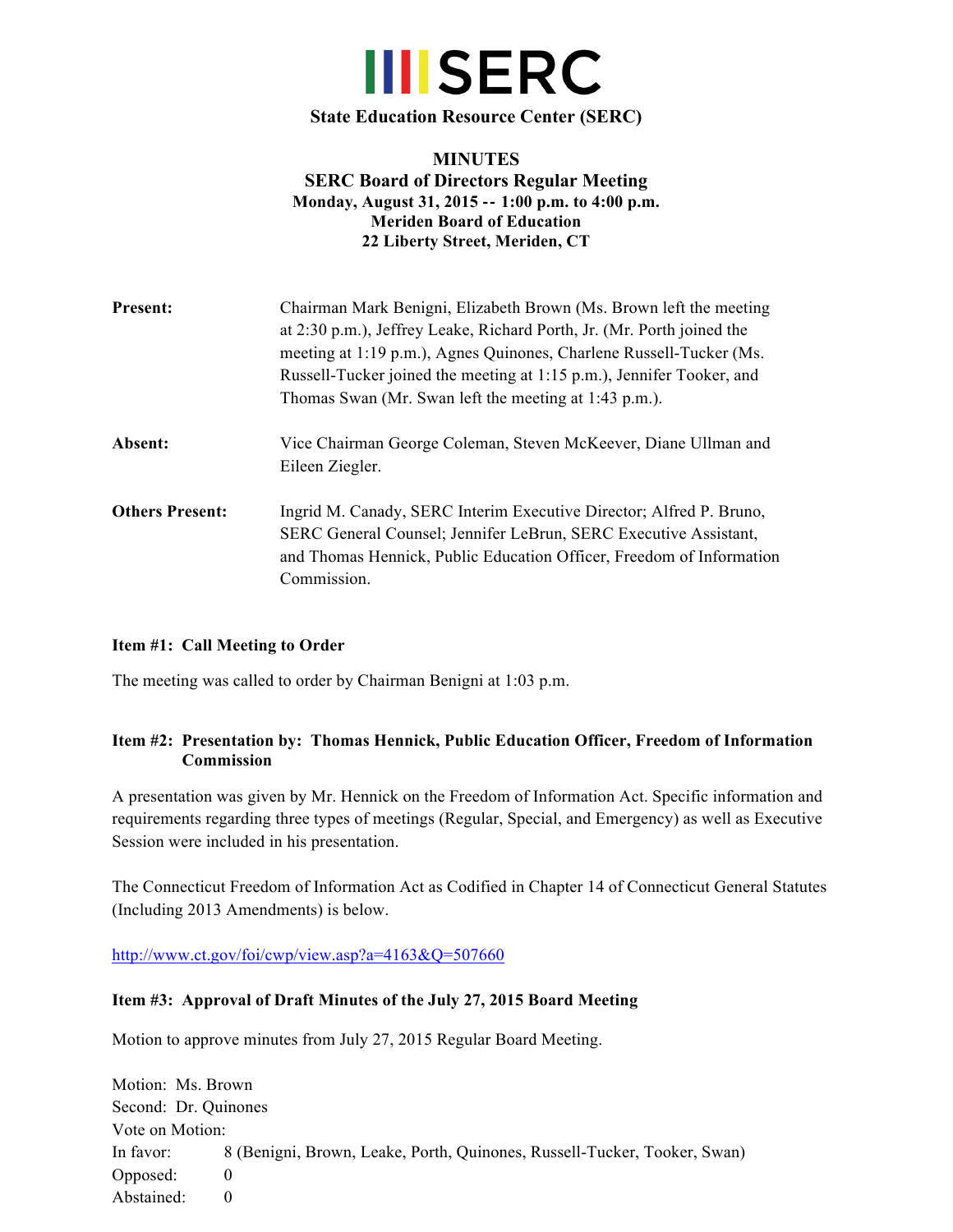## **Item #4: Report from Ingrid M. Canady, Interim Executive Director, SERC**

- a. Fiscal Update- ED 141 Scope of Funding 14-15
	- i. Introduction of SERC's Fiscal & Finance Office Administrator

Ms. Canady introduced Mr. Derek Stubbs, SERC's Fiscal & Finance Office Administrator. Mr. Stubbs will schedule a meeting with the SERC Board of Directors Finance Committee.

Ms. Canady shared the ED141 Scope of Funding document received from Rensselaer at Hartford. This document provides a summary of all contracts that SERC entered into with the Connecticut State Department of Education (CSDE) during the 2014-2015 fiscal year. This summary does not include SERC's in-district work. Ms. Canady also shared that she received a separate spreadsheet for each individual contract. All unexpended funds were sent back to CSDE in order to complete the fiscal transition from Rensselaer at Hartford. Ms. Canady stated that SERC can request this money to come back to SERC to fund work that is continuing from the 14-15 fiscal year into 15- 16 fiscal year.

Dr. Quinones requested that Ms. Canady prepare a document showing SERC's different grants and funding sources. Ms. Canady will compile this information for the next Board of Directors meeting.

There was general discussion.

b. In-District Contracts

Ms. Canady discussed the contracts SERC has established with local school districts thus far. Some of these contracts were created to support districts with their 15-16 back-to-school professional development.

There was general discussion.

- c. Board Committees: Purpose & Responsibilities
	- i. Edit, Review, Feedback

Ms. Canady shared a document that she created which outlines the specific roles and responsibilities of the SERC Finance, Operations, and Program Committees. Ms. Canady asked that each Board Member read and provide feedback to Jennifer LeBrun as soon as possible. This feedback can be in hardcopy or by email.

- b. Collaborations with CSDE
	- i. Programs

Ms. Canady shared that SERC has received requests for training from different agencies within the Connecticut State Department of Education (CSDE).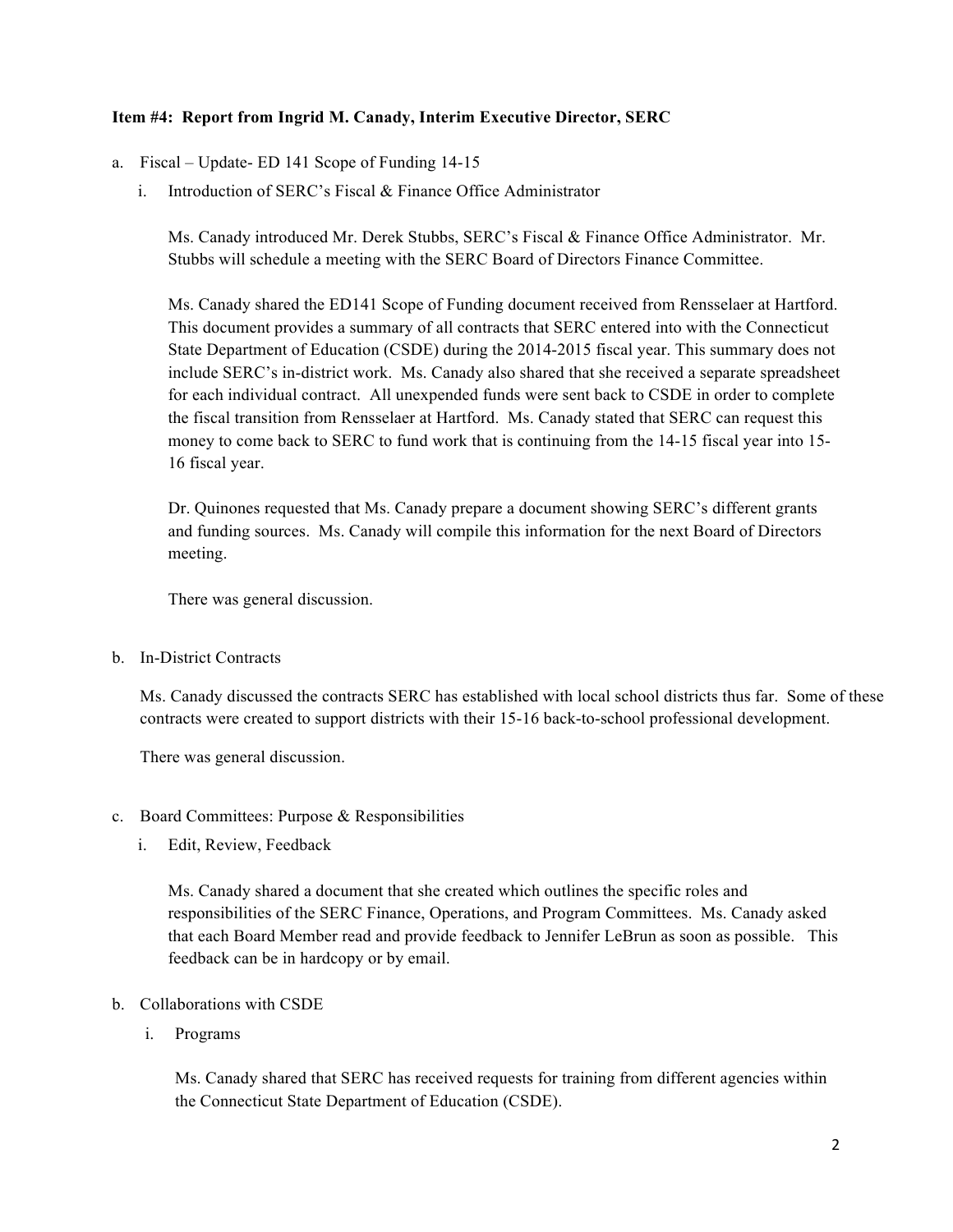There was general discussion.

ii. Diversity Training State Board of Education

Ms. Canady shared that SERC has been asked to provide Diversity Training to different departments within the CSDE. Ms. Canady and Dr. Wendy Simmons, SERC Assistant Director, will provide requested training as soon as possible.

There was a general discussion around SERC's Diversity work and ways that SERC can provide additional services to address the Achievement Gap in Connecticut.

Ms. Brown left meeting at 2:30 p.m.

- c. M.O.R.E Commission Recommendations, Kim Mearman, Interim Associate Director
	- i. Bill No. 1502-SERC's Leadership

Dr. Mearman shared a matrix of the work that SERC will be providing per the M.O.R.E Commission recommendations. Dr. Mearman, SERC Consultants, Dr. Donna Merritt, Ms. Michelle Weaver and Mr. Greg Glidden and the SERC Office Manager, Ms. Kristy Giacco, provided the Board Members with the specific responsibilities and timelines for each responsibility.

There was general discussion.

### ii. **Item #5: Report from Dr. Mark Benigni, Board Chair**

a. Possible Future Collaboration/District Management Council

Chairman Benigni shared information regarding the District Management Council (DMC) phone conference held on August 18, 2015. Chairman Benigni and Interim Executive Director, Ingrid Canady discussed the possibility of collaborating with DMC to assist SERC staff build capacity in certain areas. Dr. Benigni has asked Ms. Canady to speak with the SERC Director Team and SERC staff regarding specific training needs. No commitment has been made to work with this organization.

There was general discussion.

### **Item #6: Committee Reports**

| a. Finance -      | No Report |
|-------------------|-----------|
| b. Operations $-$ | No Report |

c. Programs – No Report

#### **Item #7: Items for Discussion**